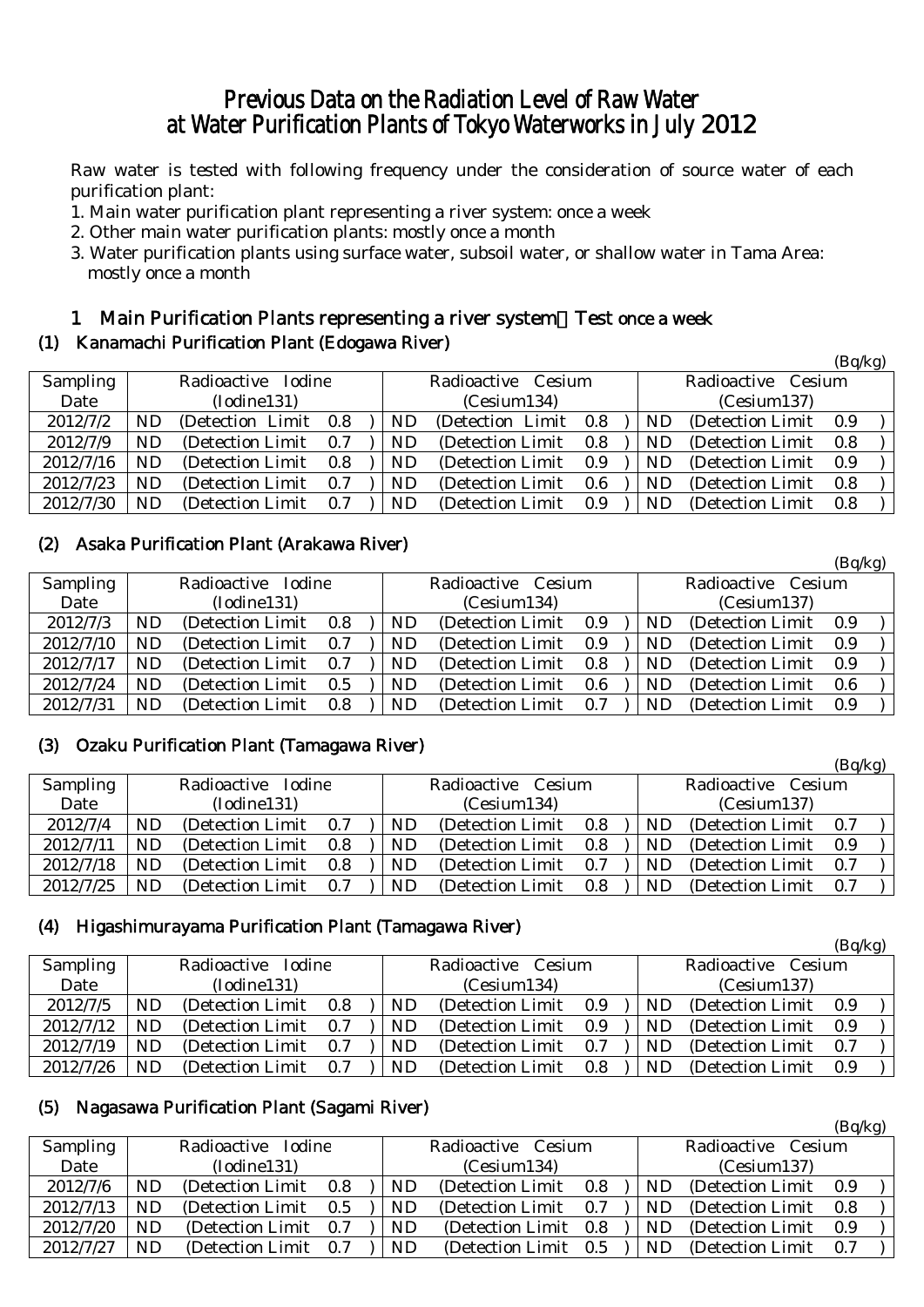1 Sampling time 9:00 A.M.

Monitoring point (Water resource)

Misato

 $(Edogawa River)$   $2012/7/9$ 

- 2 Testing institute: Water Quality Management Center
- 3 ND (Not detectable) "Detection Limit" refers to the minimum detectable value. Radioactivity has the property wherein even using the same measurement device, the minimum level varies with the sample being measured. For example, a result of "ND (Detection Limit 2)" at X Purification Plant on a specific date means that the minimum measurement for that day's sample was 2 Bq/kg, but the concentration of radioactive particles in the sample was less than 2 Bq/kg. Cases such as this are listed in the above chart as "ND".

#### 2 Other Main Purification Plants Test mostly once a month

Samplin date

| Radioactive Iodine  | Radioactive Cesium   | Radioactive Cesium   |
|---------------------|----------------------|----------------------|
| Iodine 131          | Cesium 134           | Cesium 137           |
| ND                  | ND.                  | ND                   |
| Detection Limit0.7  | Detection Limit0.6   | Detection Limit0.8   |
| ND                  | ND.                  | ND                   |
| Detection Limit0.7  | Detection Limit0.7   | Detection Limit0.6   |
| ND                  | ND.                  | ND                   |
| Detection Limit0.7) | (Detection Limit0.7) | (Detection Limit0.8) |

 $(Bq/kg)$ 

| Misono           | 2012/7/10 | ND                             | ND.                            | ND.                   |
|------------------|-----------|--------------------------------|--------------------------------|-----------------------|
| (Arakawa River)  |           | Detection Limit0.7             | Detection Limit0.7             | Detection Limit0.6    |
| Kinuta           | 2012/7/11 | ND.                            | ND.                            | ND.                   |
| (Tamagawa River) |           | (Detection Limit0.7)           | (Detection Limit0.7)           | (Detection Limit0.8)  |
| Sakai            | 2012/7/12 | ND.                            | ND                             | ND.                   |
| (Tamagawa River) |           | (Detection Limit 0.7)          | (Detection Limit 0.8)          | (Detection Limit 0.9) |
| Kinutashimo      | 2012/7/13 | ND                             | <b>ND</b>                      | ND.                   |
| (Tamagawa River) |           | Detection Limit <sub>0.9</sub> | Detection Limit <sub>0.8</sub> | Detection Limit1      |

1 Sampling time 9:00 A.M.

2 Testing institute: Water Quality Management Center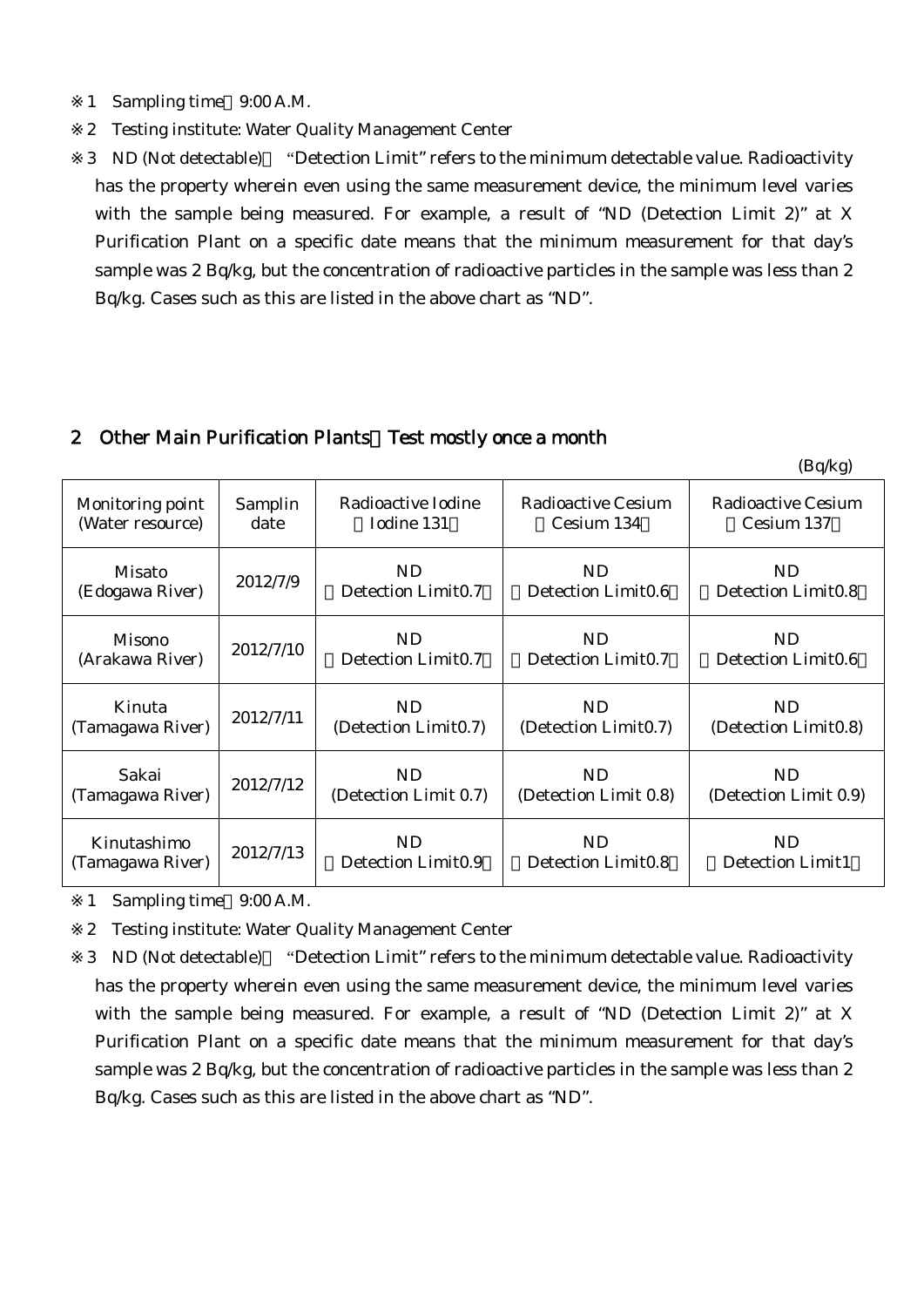# 3 Water purification plants using surface water, subsoil water, or shallow water in Tama Area Test mostly once a month < surface water >

|                                                                    |                                                   |           |                                    |                                    | Bq/kg                              |
|--------------------------------------------------------------------|---------------------------------------------------|-----------|------------------------------------|------------------------------------|------------------------------------|
| Monitoring point                                                   | Water                                             | Sampling  | Radioactive Iodine                 | <b>Radioactive Cesium</b>          | <b>Radioactive Cesium</b>          |
| (Adress)                                                           | resource                                          | date      | Iodine 131                         | Cesium 134                         | Cesium 137                         |
| Otaba<br>(498, Otaba-aza-<br>Okunakachaya,<br>Okutama town)        | surface water<br>(Otaba River)                    | 2012/7/3  | <b>ND</b><br>(Detection Limit 0.8) | <b>ND</b><br>(Detection Limit 0.5) | <b>ND</b><br>(Detection Limit 0.7) |
| Tokura<br>(261-2, Tokura,<br>Akiruno city)                         | surface water<br>(Bonbori<br>River, Aki<br>River) | 2012/7/16 | <b>ND</b><br>(Detection Limit0.7)  | <b>ND</b><br>(Detection Limit0.5)  | <b>ND</b><br>(Detection Limit0.8)  |
| Fukasawa<br>(560-6, Fukasawa,<br>Akiruno city)                     | surface water<br>(Fukasawa<br>River)              | 2012/7/17 | <b>ND</b><br>(Detection Limit0.7)  | <b>ND</b><br>(Detection Limit0.5)  | <b>ND</b><br>(Detection Limit0.6)  |
| Ogouchi<br>(1310-10, Tozura-<br>aza-Amefuri,<br>Okutama town)      | surface water<br>(Kumoburo<br>Valley)             | 2012/7/19 | <b>ND</b><br>(Detection Limit0.8)  | <b>ND</b><br>(Detection Limit0.5)  | ND<br>(Detection Limit0.6)         |
| Ottsu<br>(1464-2, Ottsu,<br>Akiruno city)                          | surface<br>water<br>(Osawa<br>River)              | 2012/7/24 | <b>ND</b><br>(Detection Limit0.8)  | ND<br>(Detection Limit0.8)         | ND<br>(Detection Limit0.9)         |
| Nippara<br>(1055-5, Nippara-<br>aza-<br>Ogawa, Okutama<br>town)    | surface<br>water<br>(Karo<br>Valley)              | 2012/7/24 | <b>ND</b><br>(Detection Limit0.7)  | ND<br>(Detection Limit0.7)         | <b>ND</b><br>(Detection Limit0.7)  |
| Himura<br>(47, Sakai-aza-<br>Himura,<br>Okutama town)              | surface<br>water<br>(Kawanori<br>Valley)          | 2012/7/26 | <b>ND</b><br>(Detection Limit0.6)  | ND<br>(Detection Limit0.6)         | <b>ND</b><br>(Detection Limit0.5)  |
| Hikawa<br>(316, Hikawa-aza-<br>ohikawa,<br>Okutama town)           | surface water<br>(Kawanori<br>Valley)             | 2012/7/29 | <b>ND</b><br>(Detection Limit0.6)  | <b>ND</b><br>(Detection Limit0.7)  | <b>ND</b><br>(Detection Limit0.8)  |
| Tanasawa<br>(583-5, Tanasawa-<br>aza-kashiwanoki,<br>Okutama town) | surface water<br>(Nishi Creek)                    | 2012/7/31 | <b>ND</b><br>(Detection Limit0.8)  | <b>ND</b><br>(Detection Limit0.6)  | <b>ND</b><br>(Detection Limit0.7)  |

1 Sampling time 9:00 A.M.

2 Testing institute: Water Quality Management Center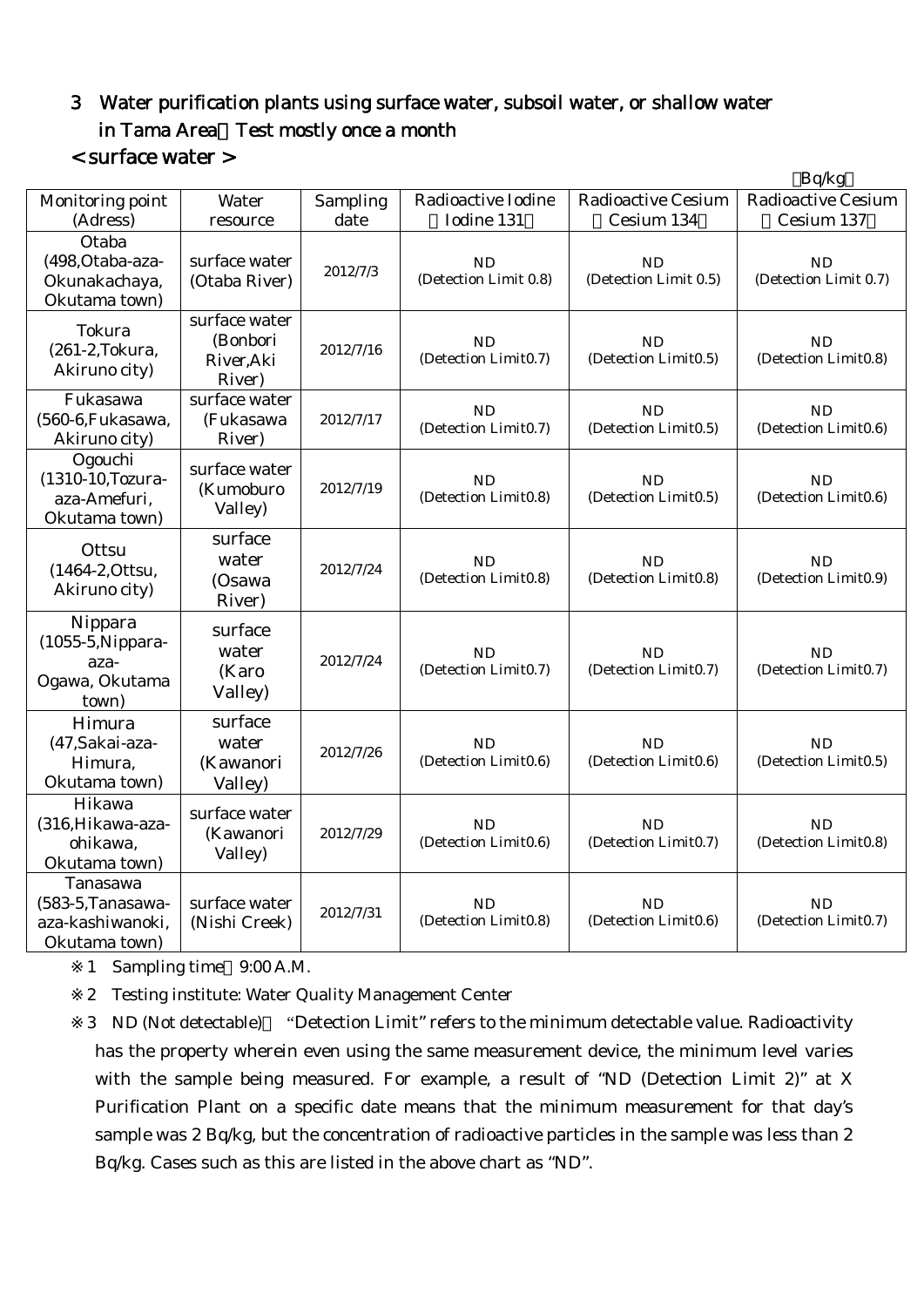## < subsoil water >

|                                                          |                                                          |                  |                                    |                                         | (Bq/kg)                                 |
|----------------------------------------------------------|----------------------------------------------------------|------------------|------------------------------------|-----------------------------------------|-----------------------------------------|
| Monitoring<br>point<br>(Adress)                          | Water<br>resource                                        | Sampling<br>date | Radioactive Iodine<br>Iodine 131   | <b>Radioactive Cesium</b><br>Cesium 134 | <b>Radioactive Cesium</b><br>Cesium 137 |
| Takatsuki<br>(400, Takatsuki-<br>cho, Hachioji<br>city)  | subsoil water<br>(Aki River)                             | 2012/7/1         | <b>ND</b><br>(Detection Limit 0.8) | <b>ND</b><br>(Detection Limit 0.9)      | <b>ND</b><br>(Detection Limit 0.9)      |
| Futamatao<br>$(5-51-1,$ Futamat<br>ao, Oume city)        | subsoil water<br>(Hiramizo<br>River)                     | 2012/7/2         | ND<br>(Detection Limit 0.8)        | <b>ND</b><br>(Detection Limit 0.6)      | <b>ND</b><br>(Detection Limit 0.8)      |
| Nariki<br>(7-1591-3, Nariki<br>, Oume city)              | subsoil water<br>(Nariki<br>River)                       | 2012/7/18        | ND<br>(Detection Limit0.6)         | <b>ND</b><br>(Detection Limit0.7)       | <b>ND</b><br>(Detection Limit0.8)       |
| Chigasedaini<br>$(1-69-1,$<br>Chigasemati,<br>Oume city) | subsoil water<br>(Tamagawa<br>River)                     | 2012/7/22        | <b>ND</b><br>(Detection Limit0.8)  | <b>ND</b><br>(Detection Limit0.9)       | <b>ND</b><br>(Detection Limit0.9)       |
| Mitakesann<br>(179-2, Mitakesa<br>nn, Oume city)         | subsoil<br>water<br>(Kajika<br>Creek,<br>Akuba<br>Creek) | 2012/7/23        | ND<br>(Detection Limit 0.6)        | <b>ND</b><br>(Detection Limit 0.7)      | <b>ND</b><br>(Detection Limit 0.7)      |
| Sawaidaiichi<br>(1-535-3, Sawai,<br>Oume city)           | subsoil<br>water<br>(Yakubo<br>River)                    | 2012/7/25        | <b>ND</b><br>(Detection Limit 0.7) | <b>ND</b><br>(Detection Limit 0.5)      | <b>ND</b><br>(Detection Limit 0.6)      |
| Hinatawada<br>$(2-370)$ , Hinataw<br>ada, Oume<br>city   | subsoil<br>water<br>(Tamagawa<br>River)                  | 2012/7/30        | <b>ND</b><br>(Detection Limit0.8)  | <b>ND</b><br>(Detection Limit0.9)       | <b>ND</b><br>(Detection Limit 1)        |

1 Sampling time 9:00 A.M.

2 Testing institute: Water Quality Management Center